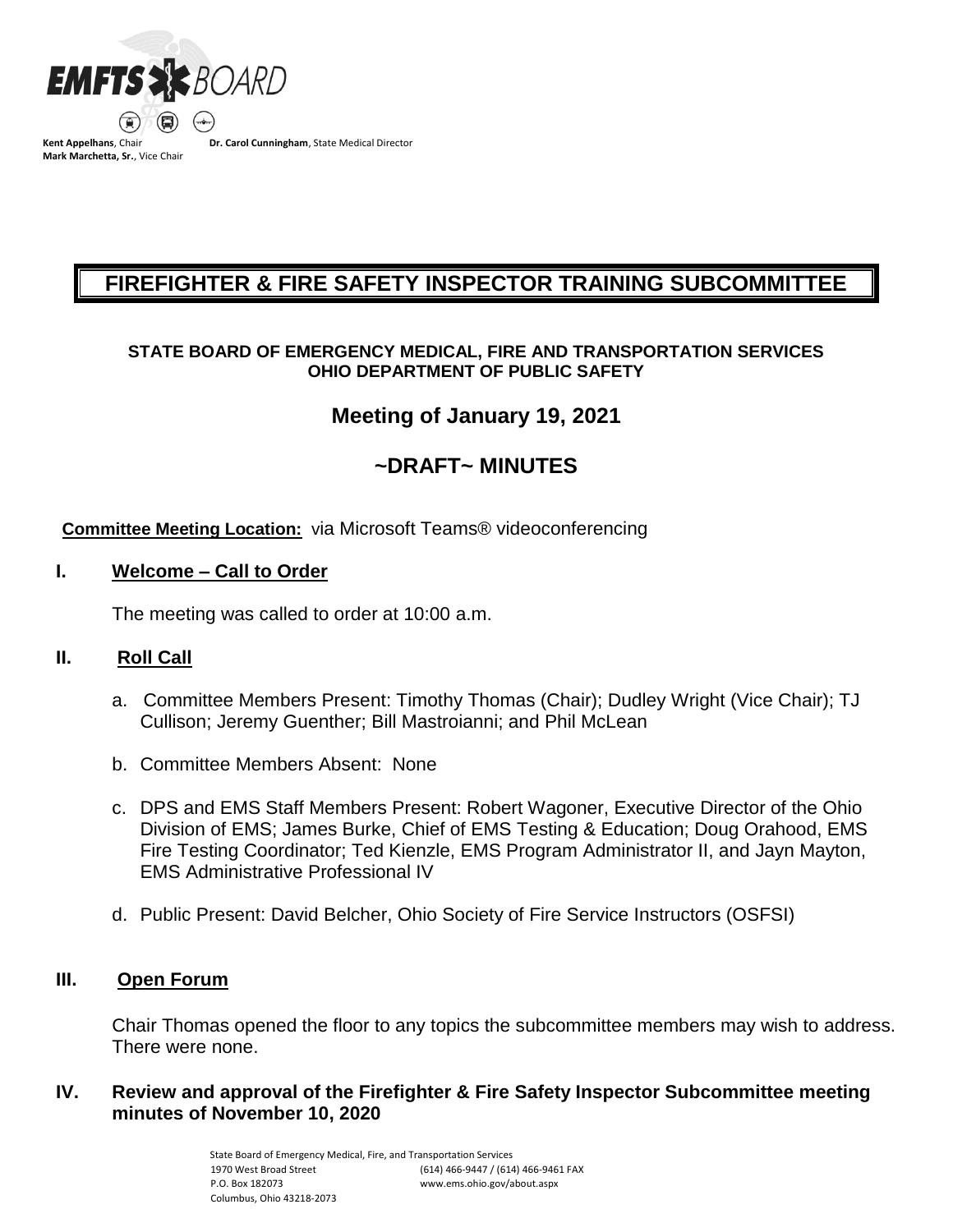The meeting minutes from the November 10, 2020 Firefighter Fire Safety Inspector Training Subcommittee meeting were reviewed and approved.

*MOTION: Motion to approve the Firefighter Fire Safety Inspector Training Subcommittee meeting minutes from November 10, 2020.*Mr. McLean – First. Mr. Cullison – Second. All in favor. None opposed. Motion carried.

# **VI. Executive Director Wagoner report**

Executive Director Wagoner reported the good news that six positions within the division have been requested and approved, and currently are in various stages of completion for filling the positions.

As an update to the state of emergency status during the COVID-19 pandemic, Executive Director Wagoner reported that House Bill 404 became effective November 22, 2020, providing an extension beyond the original December 1, 2020 extension provided by HB 197. This impacts the Division of EMS (DEMS) and its stakeholders in a few ways. Regarding the ability of the EMFTS Board committees to meet virtually, that ability has been extended. In addition, HB 404 enables first responders whose certifications expire on or before April 1, 2021 to extend that expiration date to July 1, 2021. Further information is available on the [www.ems.ohio.gov](http://www.ems.ohio.gov/) website. DEMS is also working with the OPDS I.T. department to ensure that the information is reflected correctly on each certificate holder's personal information.

Executive Director Wagoner reported on current COVID-19 vaccine-related efforts to help inform the public about the vaccine roll-out. On the [www.ems.ohio.gov](http://www.ems.ohio.gov/) website, a "Be a Part of the Solution – Vax Up!" video has been posted. This was created with the Mentor Fire Department and Dr. Carol Cunningham, State Medical Director. There is also a newly-added section on the home page entitled "COVID-19 Vaccinations Information and Training." A question was asked about when firefighters who do not also hold an EMS certificate would be eligible to get the vaccine. The point was made that they should be eligible to get theirs soon, as EMS is currently able to get vaccines and the firefighters also respond to EMS calls as support. Executive Director Wagoner said this point has been brought up weekly in the vaccination work group call that is coordinated by the Ohio Department of Health (ODH). The problem seems to be that there are other professions, in addition to firefighters, who also have direct contact with the public on an emergency basis and are not yet scheduled to get the vaccine. He recommended reaching out to the ODH to voice that request, and will get a contact name and number out to the interested party after the meeting.

# **VII. State Fire Marshal Report – Jack Smith**

As Mr. Smith was not available to attend the meeting, there was no report.

# **VIII. Ohio Fire Organizations Reports**

# a. **Ohio Society of Fire Service Instructors (OSFSI) – Mr. Belcher**

Mr. Belcher reported that the Ohio Society of Fire Service Instructors will be meeting this week to address how to plan in 2021 for the annual OSFSI events. They will consider these events, typically held annually: the Congressional Fire Services Institute emergency services event in Washington, D.C.; the Annual Spring Business Meeting, for which they will most likely pursue an "in person event"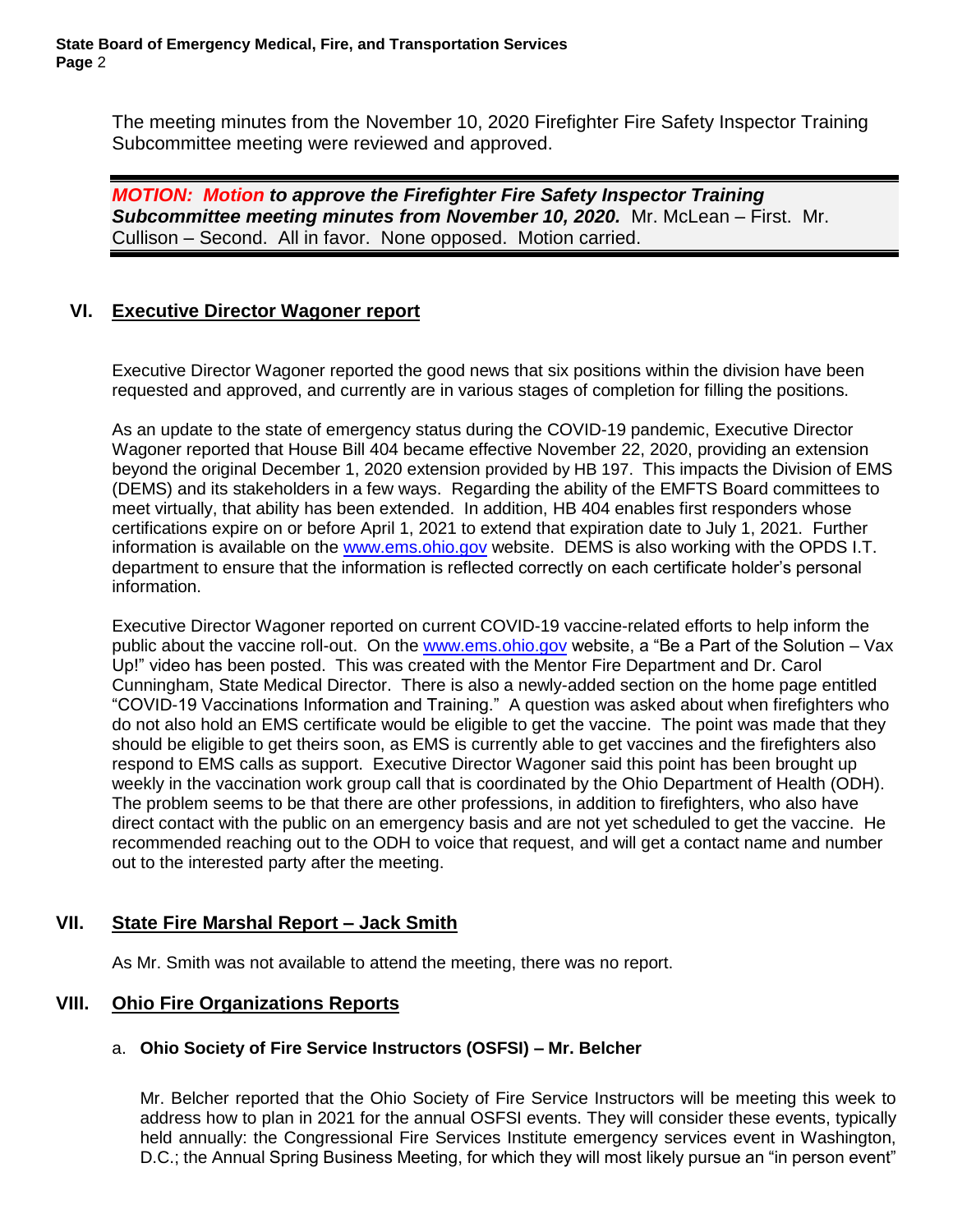#### **State Board of Emergency Medical, Fire, and Transportation Services Page** 3

with leadership positions scheduled to be elected; the Ohio Weekend – Annual National Fire Academy Experience, currently unlikely to occur; the sponsorship of a program at the annual Ohio Fire and Rescue Officer Development Conference; participation in FDIC in Indianapolis in August; participation in Firehouse Expo in Columbus Ohio in September; and the 2021 Annual Instructor Development Symposium. Mr. Belcher will give the dates of the events decided upon this Friday at the next meeting.

### **IX. DEMS Fire Education Report**

### **a. Fire Charter Application Process**

Mr. Burke introduced a change to the fire charter renewal application process which he would like the subcommittee members to consider, and handed over the presentation to Mr. Kienzle, to provide more details. Fire charters must submit information at their initial application, which requires the program director to assemble a large amount of documentation. Renewals are made every three years, and about 99% of the information they provide is a duplicate of the first application. These applications often fill a three-ring binder. Mr. Kienzle shared a newly-developed checklist with the subcommittee which will greatly reduce the amount of paperwork required in the renewal. It lists all the documentation required for the application, which is still required to be retained by the fire charter. Only the subjects with updates will need new documentation sent in to DEMS. This should save hours for the program director, as well as unnecessary accumulation of duplicate papers at the DEMS end.

Mr. Burke added that, while only new information is sent into the DEMS, all of the paperwork will be retained at the fire charter and reviewed during the actual site visit. Items on the checklist which need to be submitted at each renewal period are indicated with "update required" after the item. There are instructions to "attach documentation" at the end of the form, which can be used for Excel spreadsheets for instructors, and those types of documents. Mr. Keinzle pointed out that this process is in compliance with Ohio Administrative Code 4765-24-04, which addresses the fire charter application, but does not mention the exact method required to apply. Mr. Cullison expressed his appreciation of the checklist, which is a much-needed improvement, and that the current way of renewing a fire charter is "pure torture." Mr. McLean also echoed that the renewal checklist is a great advancement, speaking from fifteen years as a program director.

A question was raised about how the site visit aspect of the renewal process is being conducted during the pandemic. Mr. Kienzle reported that he has been able to complete all but one of his site visits required in 2020, most of which have been conducted virtually, and which went very well. Mr. Burke stated that as soon as state employees are able to travel again he expects on-site visits to start up. He recognized the DEMS education staff of Ted Kienzle, Kris Miller and Carol Savage for stepping up and learning all the technology required to virtually conduct new program director trainings immediately after they are appointed, as well as conduct virtual site renewals for fire charters, accredited EMS agencies, and CE sites.

# **X. OLD BUSINESS**

### **a. Instructor I and Instructor II – OAC rules update**

Mr. Burke stated that the curriculum and over 30 rules needing revision are still undergoing updates. Full packets of the revisions will be sent to the subcommittee members for comment as soon as they are available. He thanked the members for their hard work reviewing the rules and curriculum.

### **b. Live Fire Instructor Course Pilot Report – course objective packet update**